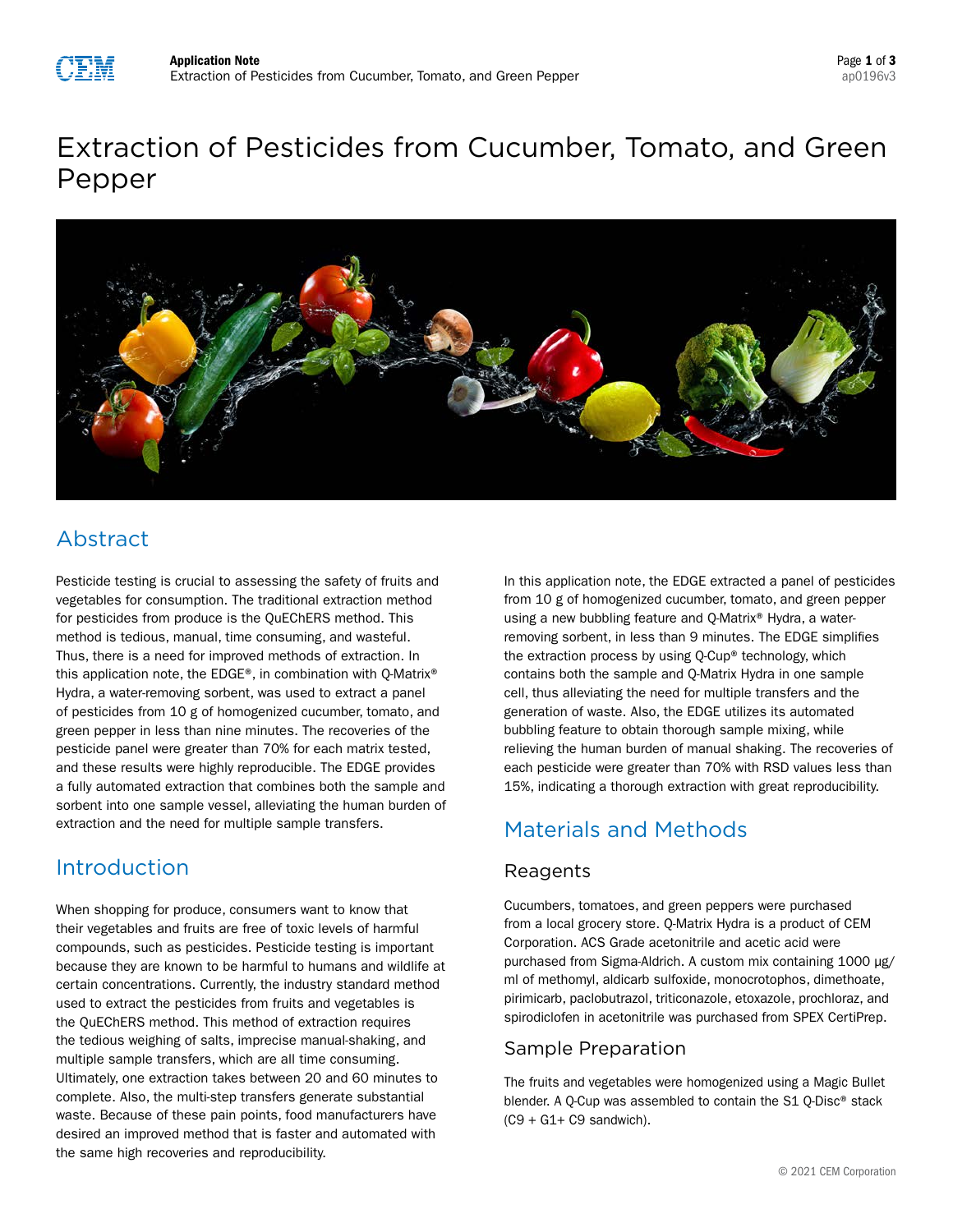

A portion of 2.5 g of Q-Matrix Hydra was weighed in a Q-Cup, and 10 g of homogenized fruit/vegetable was layered on top of the sorbent. The sample was spiked with 500 ng of the custom pesticide mix. A Q-Screen® was placed on top of each sample using a Q-Screen tool. The Q-Cups were placed in a rack, along with 50 mL polypropylene conical tubes, and extracted on the EDGE using Acetonitrile w/ 1.0% Acetic Acid (v/v). The extract was transferred to a Q-Dry™ solvent evaporator for evaporation to <5 mL. Extracts were then diluted to 5 mL with acetonitrile with 1% acetic acid. All samples and blanks were prepared in triplicate. The extracts were transferred to vials for analysis.

### EDGE Method for Pesticides in Wet Foods

Q-Disc: S1 Q-Disc stack (C9 + G1+ C9 sandwich)

### Cycle 1

Extraction Solvent: Acetonitrile w/ 1.0% Acetic Acid (v/v) Agitation: 02:00 (mm:ss) Top Add: 25 mL Bottom Add: 0 mL Rinse: 5 mL Temperature: 40 °C Hold Time: 01:00 (mm:ss)

### Cycle 2 (Rinse Only)

Extraction Solvent: Acetonitrile w/ 1.0% Acetic Acid (v/v) Top Add: 0 mL Bottom Add: 0 mL Rinse: 10 mL Temperature: - - - Hold Time: - -:- -

### Wash 1

Wash Solvent: Acetonitrile w/ 1.0% Acetic Acid (v/v) Wash Volume: 10 mL Temperature: 40 °C Hold: 0:03 (mm:ss)

### Analysis

A volume of 2 µL of each evaporated extract was injected onto a Restek ARC-18 column (2.7 μm, 100 x 2.1 mm) and separated using a Waters Acquity UPLC. The UPLC program utilized a gradient of A: water containing 10 mM ammonium acetate with 0.2% formic acid and B: methanol containing 10 mM ammonium acetate with 0.2% formic acid. The gradient was over 7 minutes and started at 95% A and ended at 100% B. The MRM transitions for each pesticide were monitored using an attached Xevo TQD mass spectrometer.

# Results

Table 1 (page 3) shows the recoveries for the pesticide mix from cucumber, tomato, and green pepper. The EDGE efficiently extracted the pesticides in less than 9 minutes, including cooling, filtering, and system washing.

The pesticide recoveries obtained were greater than 70% for all matrices, and the relative standard deviations were below 15%, indicating excellent recoveries and reproducibility, in only one simple step. Thus, the EDGE is an efficient, rapid, and automated alternative to the QuEChERS method.

## Conclusion

The EDGE rapidly extracted the pesticides from 10 g samples of homogenized cucumber, tomato, and green pepper using a new bubbling feature and Q-Matrix Hydra. Recoveries greater than 70% with excellent reproducibility (RSDs less than 15%) were achieved. The EDGE improves upon several pitfalls of the QuEChERS method, such as waste generation and multiple sample transfers, by utilizing Q-Cup Technology and automation. Based on the variety of matrices tested here, the method described here is likely applicable to other fruits and vegetables. The EDGE is the ideal choice for food testing laboratories that want to automate their pesticide extraction method.